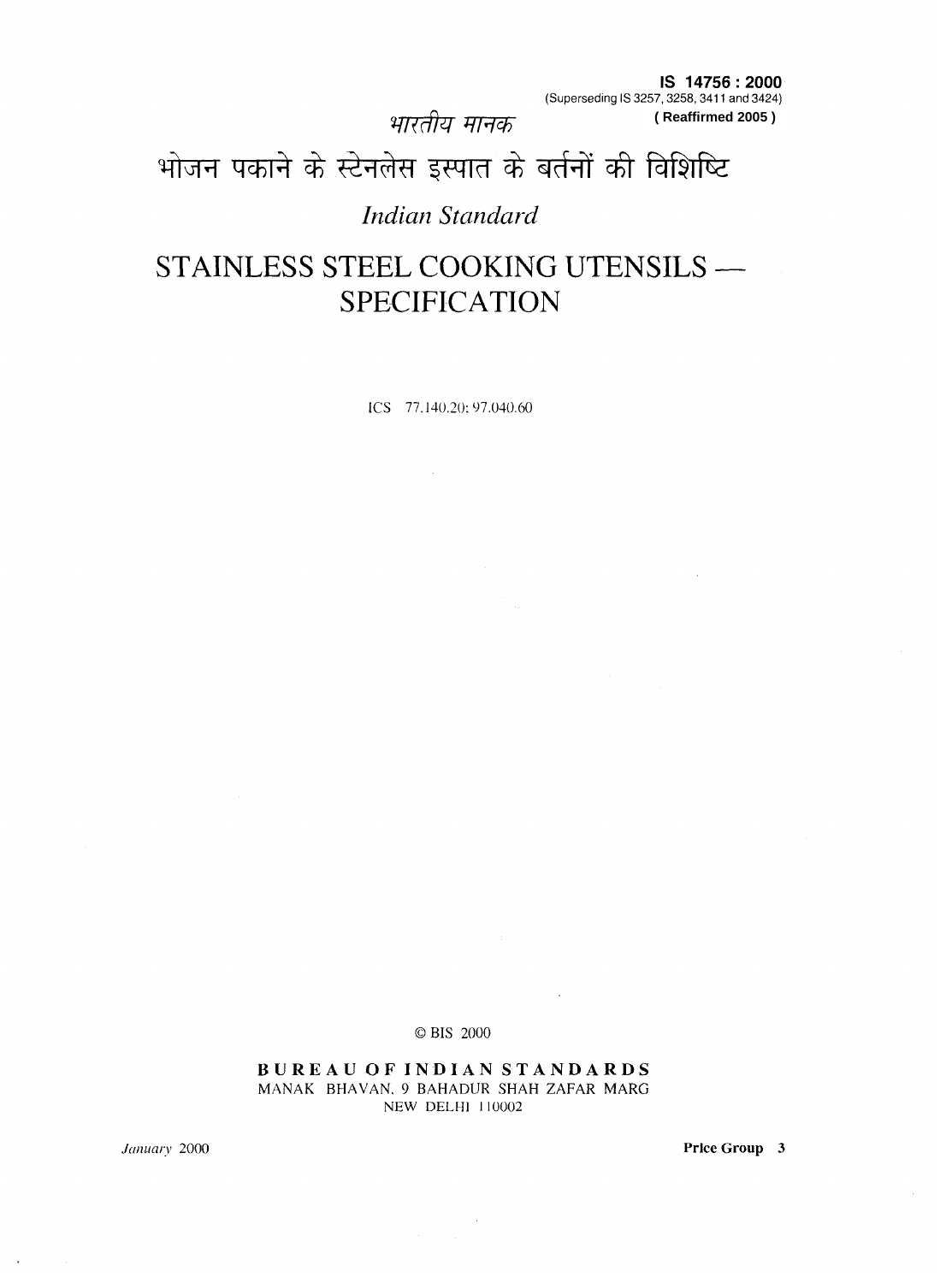#### FOREWORD

This Indian Standard was adopted by the Bureau of Indian Standards, after the draft finalized by the Utensils, Cutlery and Domestic Hardware Sectional Committee had been approved by the Mechanical Engineering Division Council.

Following Indian Standards covering requirements for various types of utensils have been published by this Sectional Committee:

| IS 3257:1980   | Specification for stainless steel compartmental trays |
|----------------|-------------------------------------------------------|
| IS 3258 : 1980 | Specification for stainless steel serving utensils    |
| IS 3411 : 1985 | Specification for stainless steel cooking utensils    |
| IS 3424 : 1985 | Specification for stainless steel table utensils      |
|                |                                                       |

The Utensils, Cutlery and Domestic Hardware Sectional Committee while reviewing the above Indian Standards decided that all the above Indian Standards may be merged together so as to make the composite standard more user friendly and easy for reference purposes.

Requirements for sandwich bottom, composite bottom and copper electro-deposited/copper clad bottom stainless steel utensils are covered in various parts of IS 4536 (Part 1) : 1987 'Composite bottom stainless steel cooking utensils : Part 1 Copper electro-deposited *(first revision)*', IS 4536 (Part 2) : 1969 'Composite bottom stainless steel cooking utensils : Part 23 Ply construction', and IS 4536 (Part 3) : 1987 'Composite bottom stainless steel cooking utensils: Part 3 Copper clad'.

For the purpose of deciding whether a particular requirement of this standard is complied with, the final value, observed or calculated, expressing the result of a test or analysis, shall be rounded off in accordance with IS 2 : I960 'Rules for rounding off numerical values *(revised)'.* The number of significant places retained in the rounded off value should be the same as that of specified value in the standard.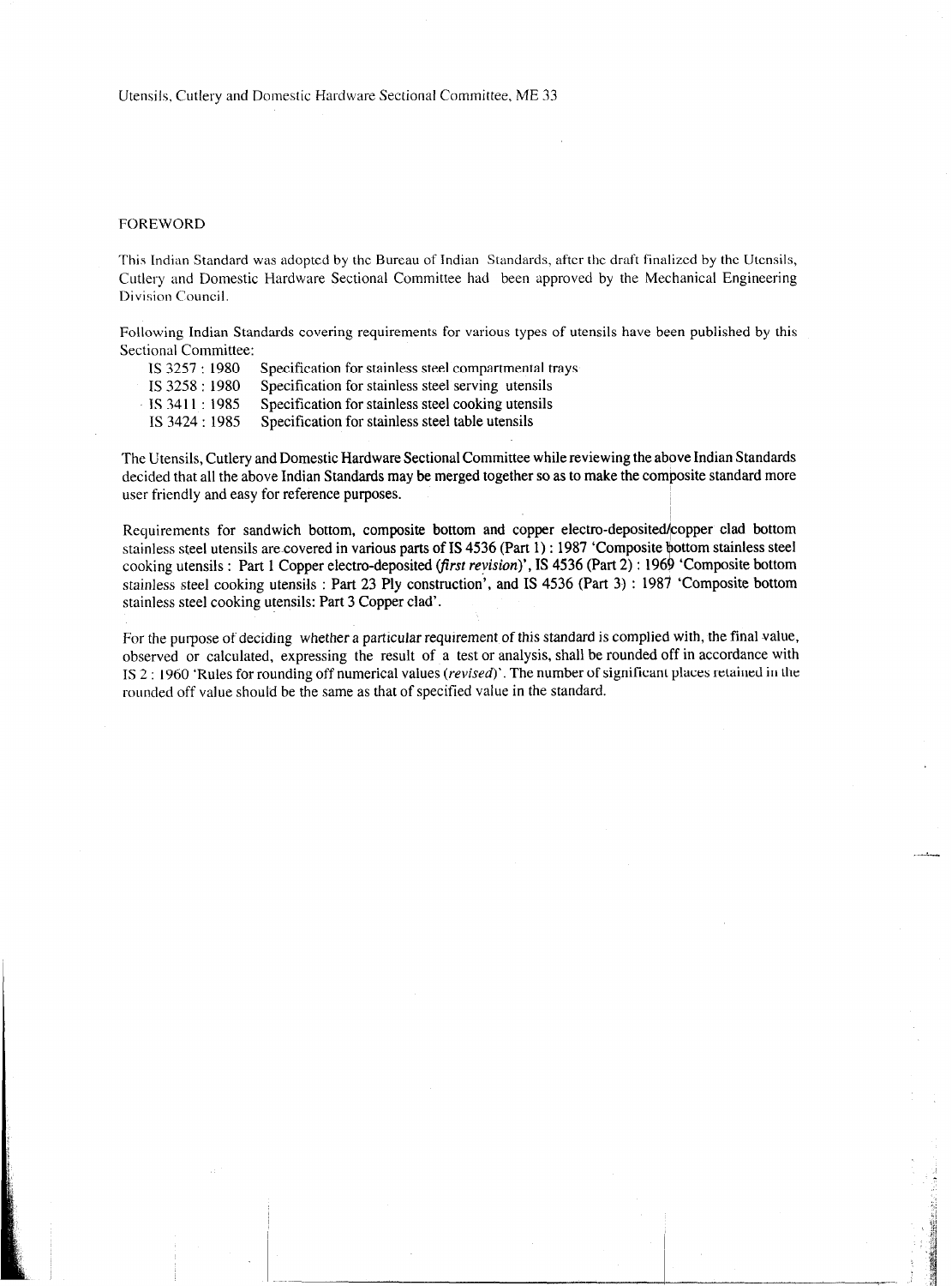### *Indian Standard*

## STAINLESS STEEL COOKING UTENSILS – SPECIFICATION

#### 1 SCOPE

This standard lays down the requirements for following types of stainless steel utensils:

- a) Cooking utensils,
- b) Serving utensils,
- c) Table utensils, and
- d) Storage utensils.

#### 2 **REFERENCES**

The following Indian Standards are necessary adjuncts to this standard. At the time of publication, the editions indicated were valid. All standards are subject to revision, and parties to agreements based on this standard are encouraged to investigate the possibility of applying the most recent editions of the following standards:

| IS No.       | Title                                 |
|--------------|---------------------------------------|
| 5522:1992    | Stainless steel sheets and strips for |
|              | utensils (second revision)            |
| 9040:1978    | Methods for sampling of utensils      |
| 13395 : 1995 | Specification for performance of      |
|              | handles and handle assemblies         |

#### 3 **MATERIAL**

The stainless steel used for manufacture of utensils shall con! orm to IS 5522.

#### 4 **GRADE**

The stainless steel utensils shall have minimum thickness as specified. However, the utensils with higher thickness may be supplied, if required.

#### 5 **SHAPE AND DIMENSIONS**

**5.1** The shapes and dimensions for various types of utensils shall be as per the agreement between the purchaser and the supplier. However, some of the shapes of different types of utensils are given in Annex A for guidance.

5.2 The thickness of the sheet used and the minimum finished thickness of utensils shall conform to the requirements given in Table I.

#### 6 **WORKMANSHIP AND FINISH**

shall be free from distortion. dents, wrinkles, provisions of the *Bureau of Indian Standards Act,*  scratches, pittings, deep tool marks and other surface <sup>1986</sup> and the 'Rules and Regulations made thereunder.<br>defects. The utensils shall be bright finished and shall. The details of conditions under which the license for defects. The utensils shall be bright finished and shall not rock when placed on flat surface. use of Standard Mark may be granted

**Table 1 Requirement for Thicknessfor Sheet/Utensils** 

**(Clause 5.2)** 

| <b>Types of Utensils</b> | <b>Minimum Thickness for</b> |               |  |
|--------------------------|------------------------------|---------------|--|
|                          | Sheets (mm)                  | Utensils (mm) |  |
| Cooking utensils         | 0.9                          | 0.7           |  |
| Table utensils           | 0.7                          | 0.55          |  |
| Serving utensils         | 0.7                          | 0.55          |  |
| Storage utensils :       |                              |               |  |
| Deep drawn               | 0.7                          | 0.5           |  |
| Fabricated               | 0.56                         | $-0.5$        |  |

**6.2** The construction of the utensils shall be such that it is possible to clean them thoroughly and all surfaces for cleaning are accessible by hand or brush.

6.3 Where handles are required, the requirements for handles shall conform to IS 13395.

#### 7 **TESTS**

#### **7.1 Staining Test**

The utensils, when dipped for 16 h in each of the following solutions, shall not show any sign of staining after removal from the solutions at the end of above period:

- a) Ten grams of glacial acetic acid (99 percent) dissolved in distilled water to make 100 ml; and
- b) Five grams of pure sodium chloride dissolved in distilled water to make 100 ml.

#### 8 **SAMPLING**

The sampling of utensils shall be done in accordance with IS 9040.

#### 9 **MARKING**

Each utensil shall be legibly and indelibly marked by stamping 'Stainless Steel' or 'SS' and the manufacturer's name or initials or trade-mark and the category of the utensil.

#### 9.1 **BIS Certification Marking**

**9.1.1** The product may also be marked with BIS Standard Mark.

**6.1** The utensils shall not have any sharp edges and **9.1.2** The use of the Standard Mark is governed by the shall be free from distortion dents wrinkles provisions of the *Bureau of Indian Standards Act*,

I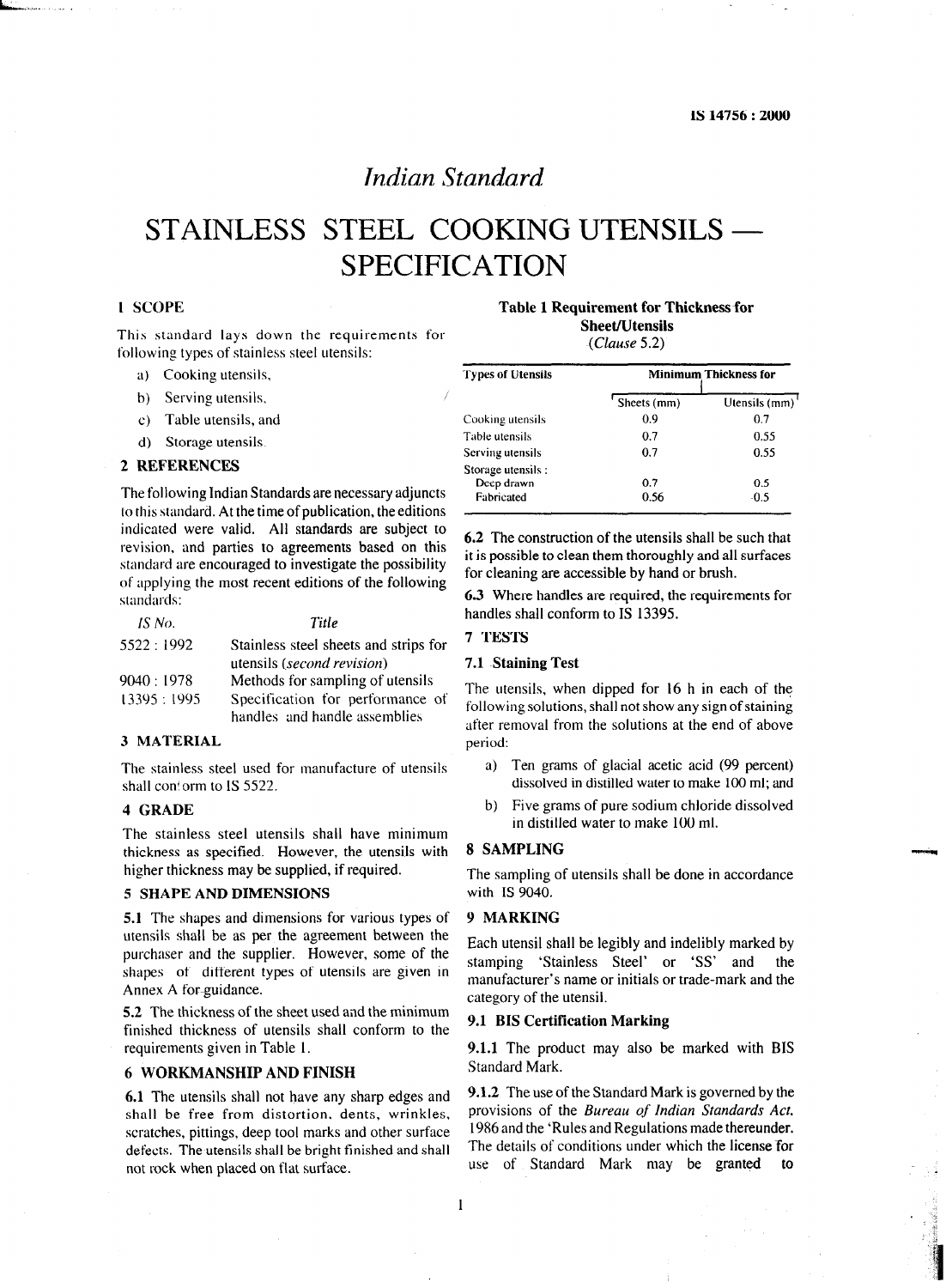manufacturers or producers may be obtained from the be packed in accordance with the best trade practices<br>Bureau of Indian Standards. or according to the instructions of the purchaser. Care

or according to the instructions of the purchaser. Care IO PACKING shall be taken to see that the utensils do not get dented during transit.

Utensils shall be wrapped in soft tissue paper and shall

### ANNEX A

#### $(Clause 5.1)$

### DIAGRAMMATIC SHAPE OF DIFFERENT TYPES OF UTENSILS

A-1 Diagrammatic shape of different types of utensils shall be as shown in Fig. 1 to 9. In these figures 'H' is the height and *'D'* is the diameter.







FIG. 2 FRYING PAN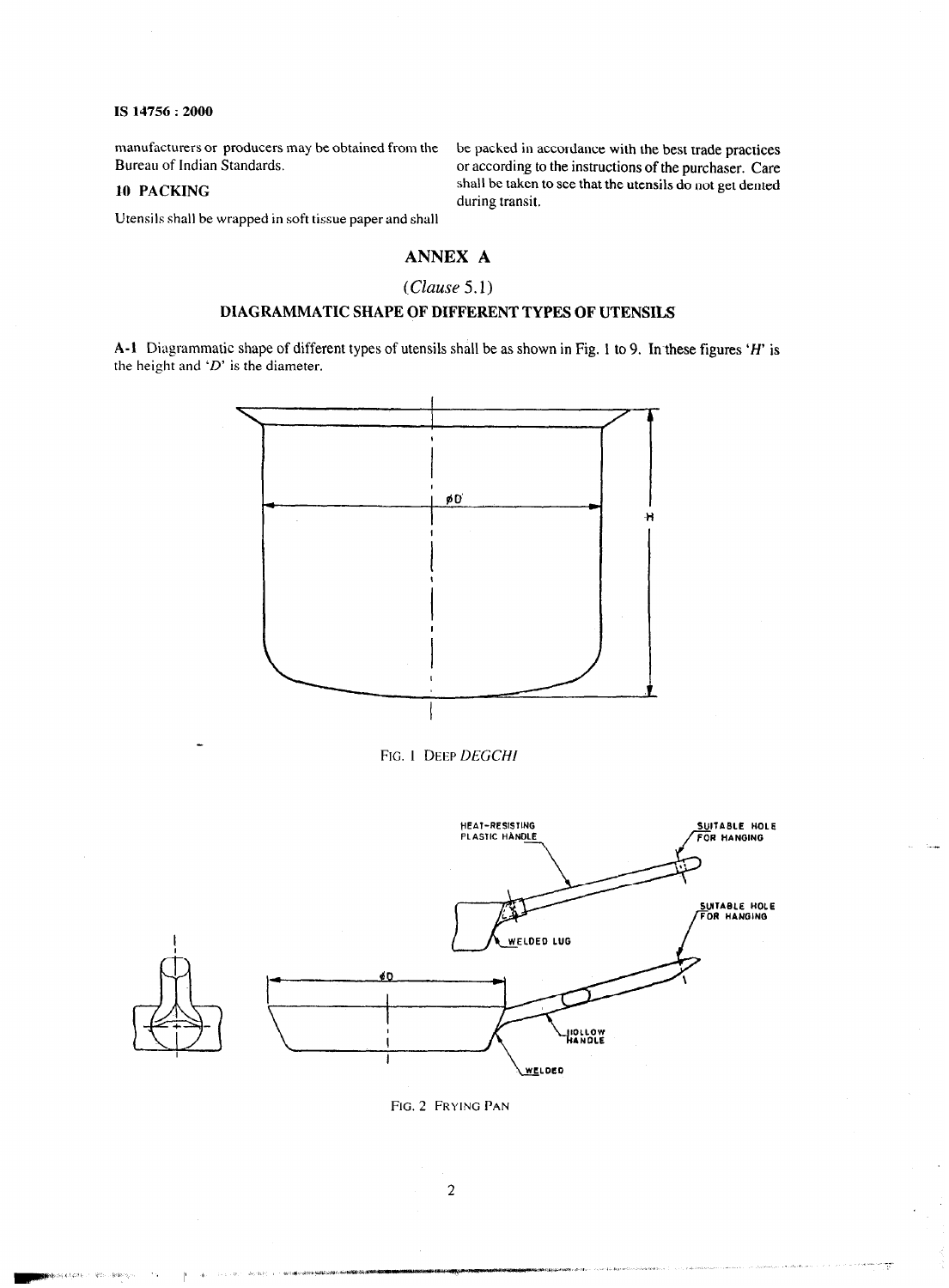

#### FIG. 3 SAUCEPAN



FIG. 4 KATORI

 $\ddot{\phantom{0}}$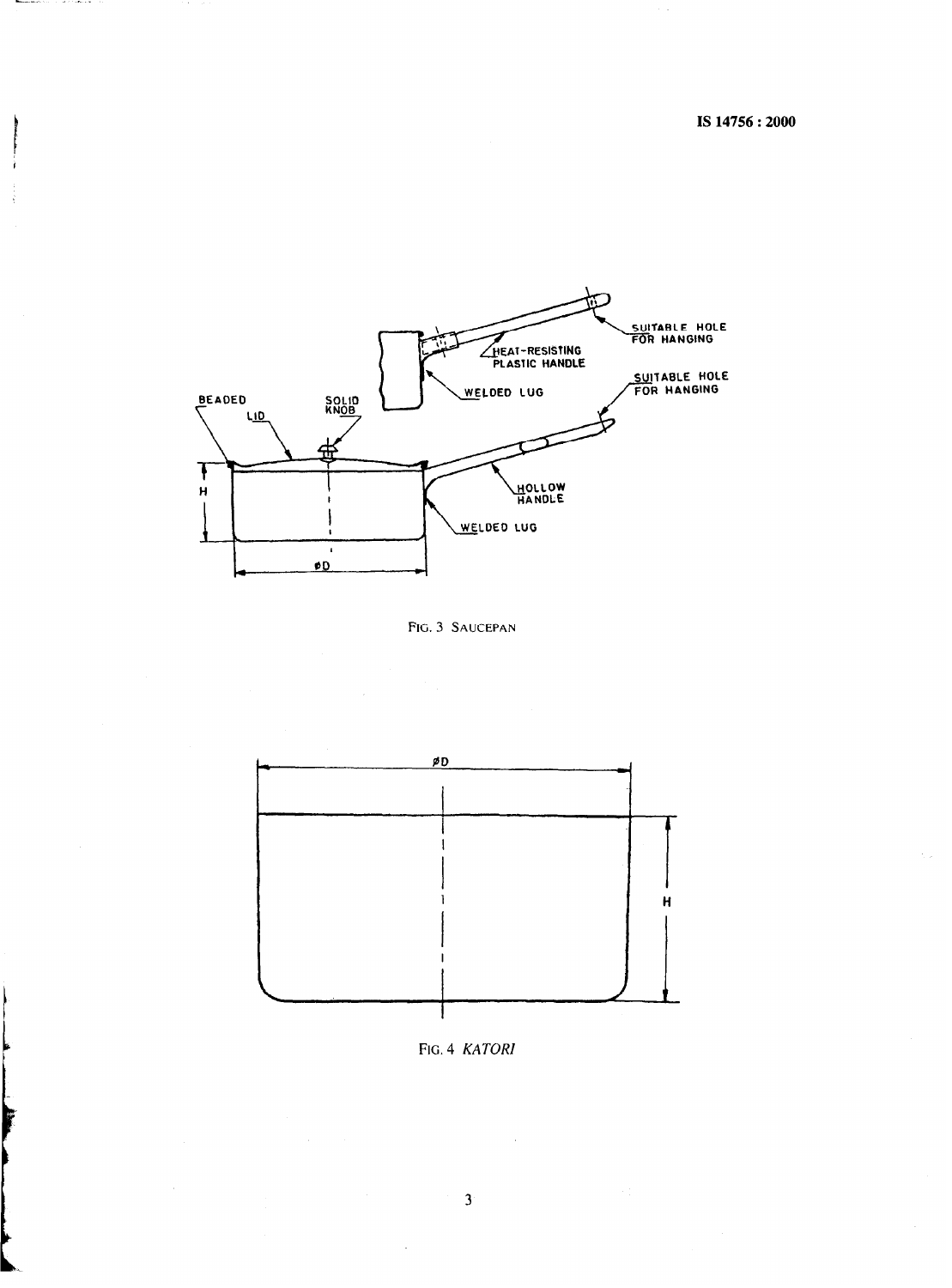

**FIG. 5 TUMBLER** 



**FIG. 6 COMPARTMENTAL TRAY ROUND**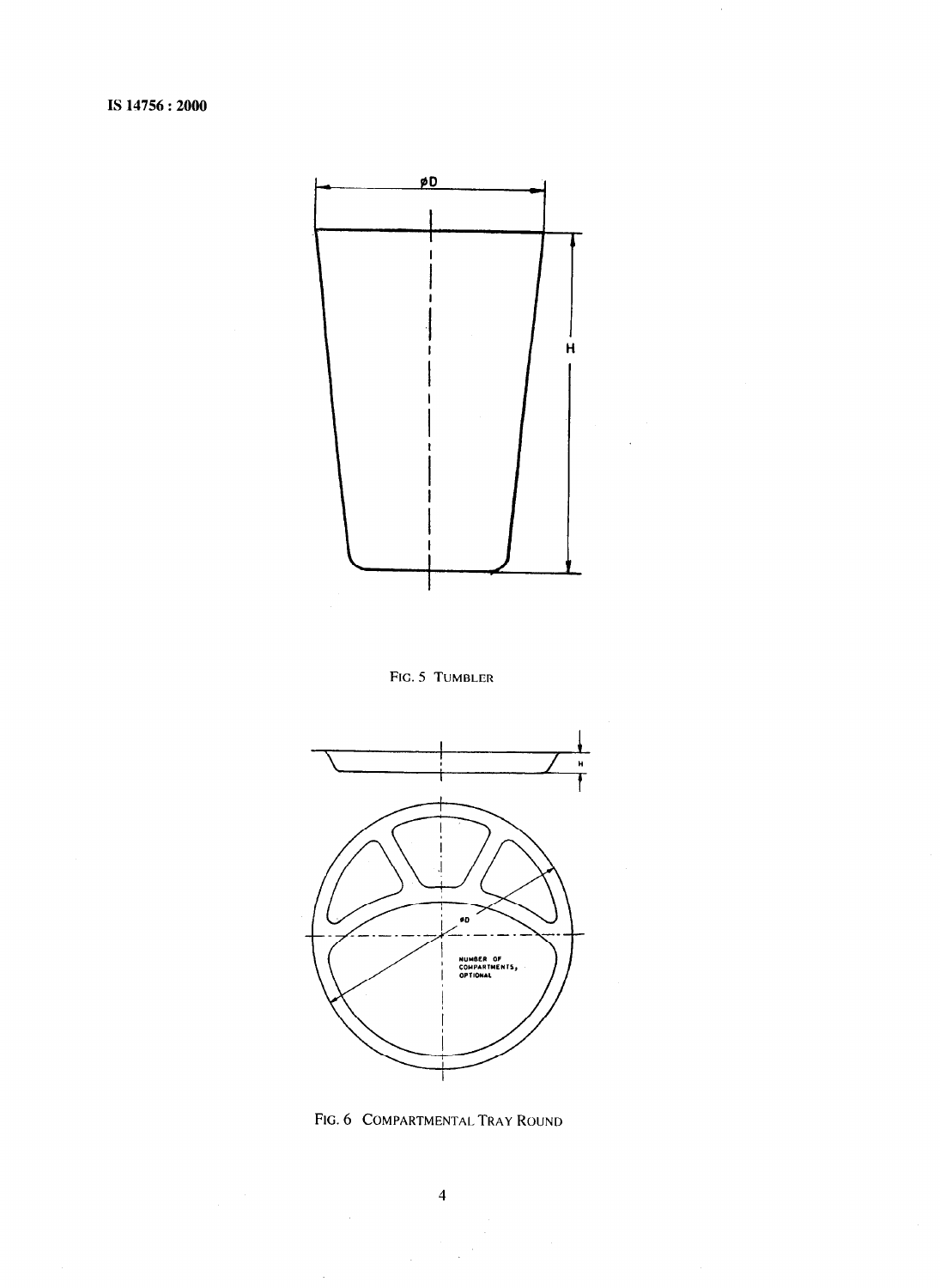ï



**FIG. 7 COMPARTMENTAL TKAY, RECTANGULAR**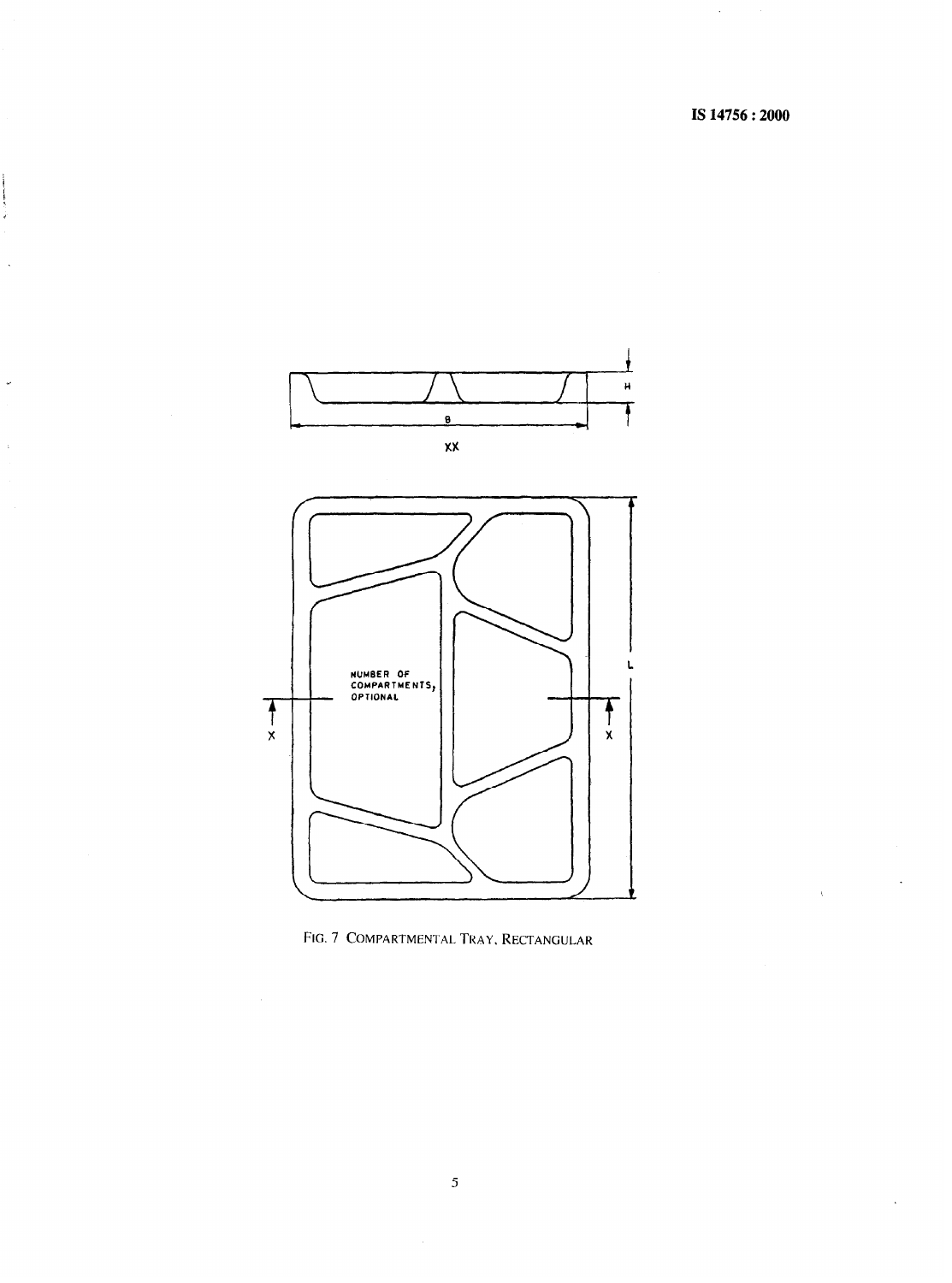





FIG. 9 JUG, TYPICAL